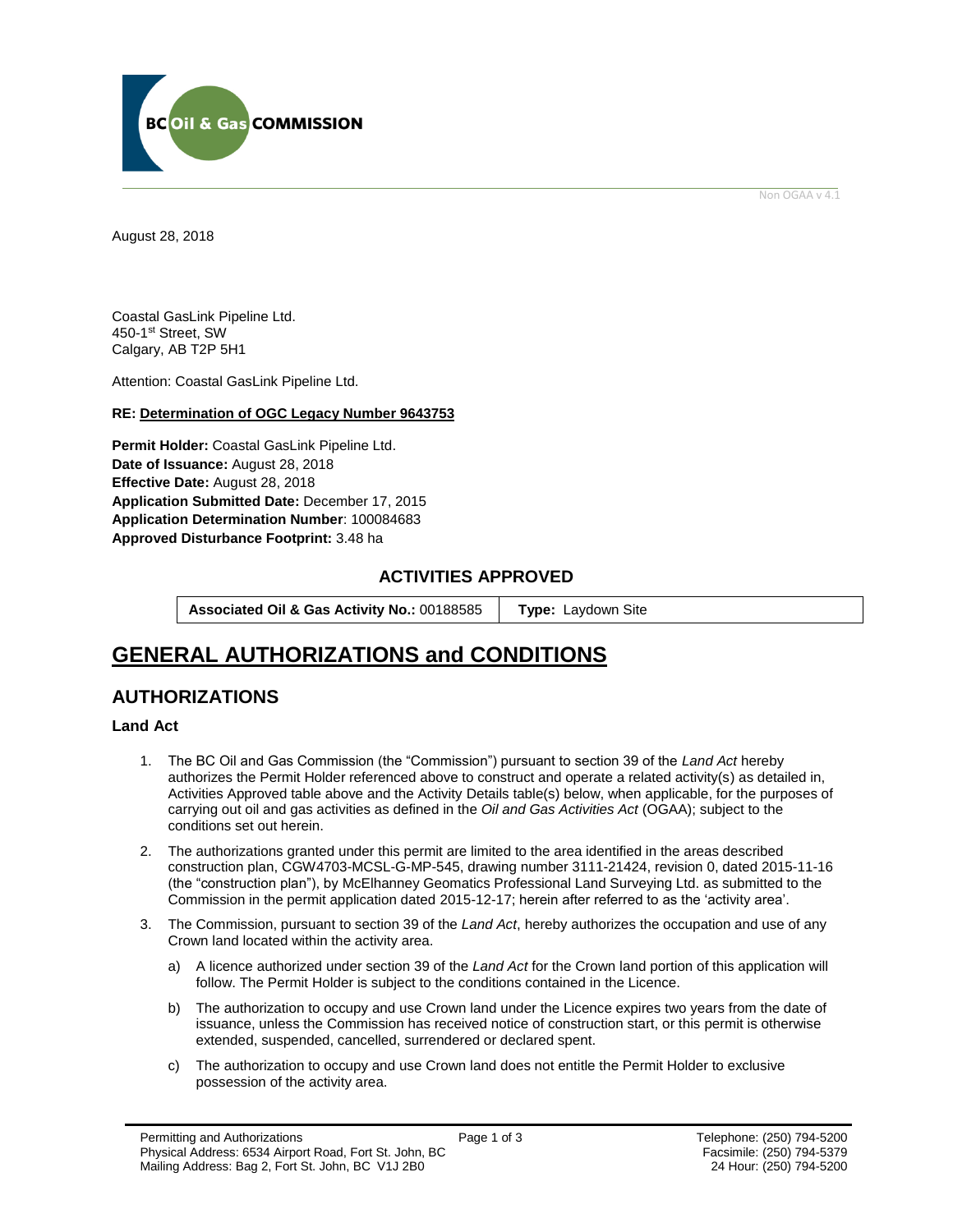- - d) The total disturbance within the activity area must not exceed the total approved disturbance footprint as referenced above.

### **CONDITIONS**

#### **Notification**

- 4. A notice of construction start must be submitted, as per the relevant Commission process at the time of submission, at least 48 hours prior to the commencement of activities under this permit.
- 5. Within 60 days of the completion of construction activities under this permit, the Permit Holder must submit to the Commission a post-construction plan as a shapefile and PDF plan accurately identifying the location of the total area actually disturbed under this permit. The shapefile and plan must be submitted via eSubmission.
- 6. At least 5 (five) working days prior to the commencement of construction, the Permit Holder must provide a notice of works to any First Nation(s) who may have Aboriginal Interests identified, as per the BC First Nations Consultative Areas Database, within the area in which the works are to occur.
- 7. Notify Kitselas First Nation Lands and Resources Department 7 days prior to the commencement of works and provide a schedule of works.
- 8. Upon discovery of archeological sites protected under the Heritage Conservation Act the proponent must contact Kitselas First Nation.

#### **Environmental**

- 9. Construction activities must not result in rutting, compaction or erosion of soils that cannot be reasonably rehabilitated to similar levels of soil productivity that existed on the activity area prior to the construction activities taking place.
- 10. Any temporary access must be constructed and maintained in a manner that provides for proper surface drainage, prevents pooling on the surface, and maintains slope integrity.
- 11. The Permit Holder must make reasonable efforts to prevent establishment of invasive plants on the activity area associated with the related activities set out in the Activities Approved table above resulting from the carrying out of activities authorized under this permit.
- 12. Following completion of construction associated with the associated activities set out in the Activities Approved table above, the Permit Holder must, as soon as practicable
	- a) decompact any soils compacted by the activity;
	- b) if natural surface drainage pattern was altered by the carrying out of the activity, the Permit Holder must restore, to the extent practicable, to the drainage pattern and its condition before the alteration; and
	- c) re-vegetate any exposed soil on the activity area including, where necessary, using seed or vegetative propagules of an ecologically suitable species that
		- (i) promote the restoration of the wildlife habitat that existed on the area before the oil and gas activity was begun, and
		- (ii) stabilize the soil if it is highly susceptible to erosion.
	- d) Following completion of construction activities authorized herein, any retrievable surface soils removed from the activity area must be redistributed so that the soil structure is restored, to the extent practicable, to its condition before the activity was begun.
- 13. No new cut or construction is permitted within the RMA of any stream wetland or lake.

#### **Clearing**

14. The Permit Holder is permitted to fell any trees located on Crown land within 1.5 tree lengths of the activity area that are considered to be a safety hazard according to *Workers Compensation Act* regulations and must be felled in order to eliminate the hazard. Trees or portions of these trees that can be accessed from the activity area without causing damage to standing timber may be harvested.